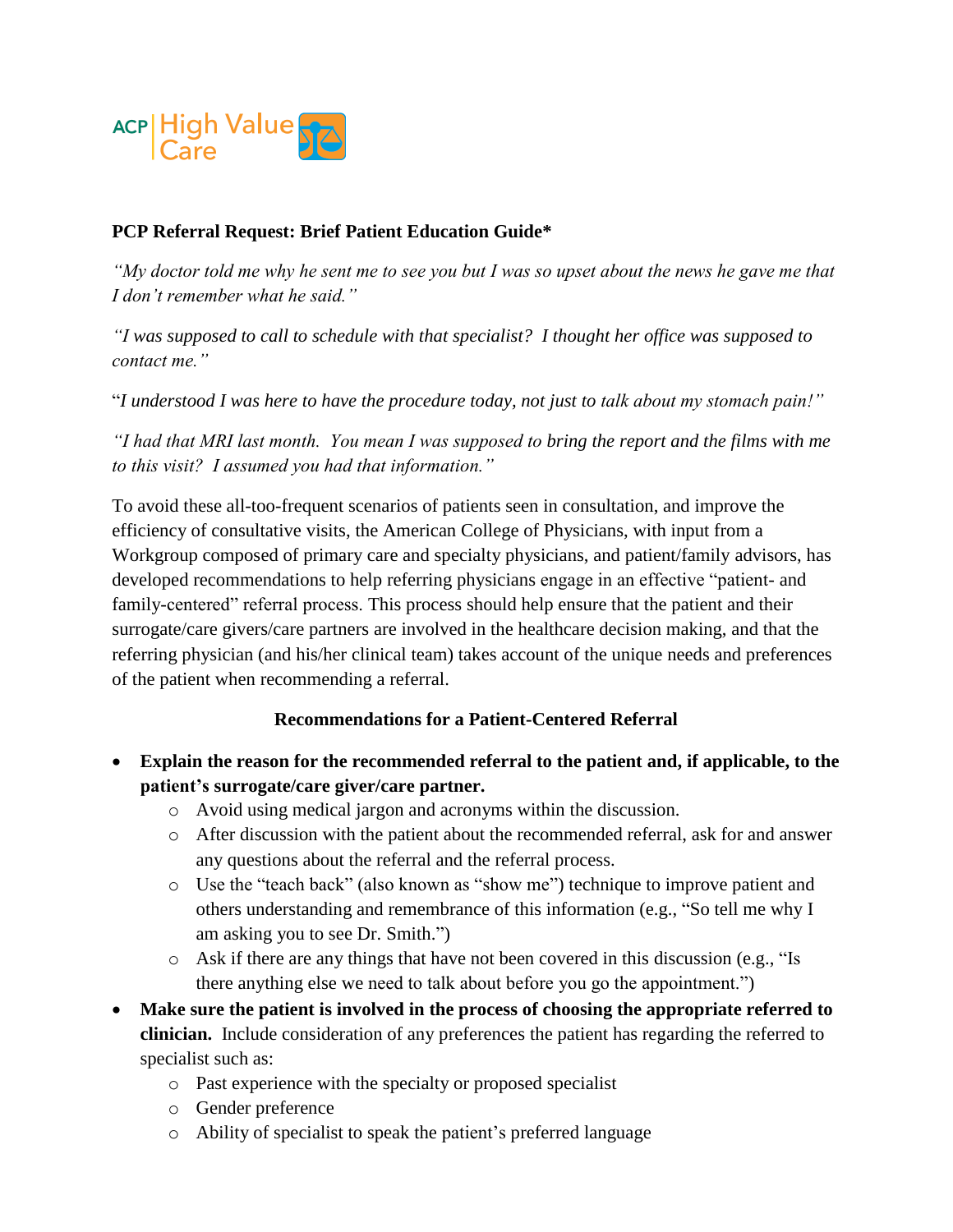- o Specialist's location, office hours, and office's handicapped accessibility
- **Make clear how the appointment is to be arranged.** This information should specify:
	- o Who is making the appointment (patient, or referring or referred to practice)
	- o How to make the appointment and how long it may be before they are able to get an appointment
	- o All relevant contact information, including phone number and directions if necessary
	- o Who the patient should contact in the referring practice if problems develop in completing the referral
- **Discuss any potential barriers that may interfere with appointment and possible solutions.** This information can include:
	- o Transportation problems
	- o Financial requirements
	- o Need for someone to be with patient during/after the appointment
- **Discuss any needed patient activities prior to the appointment.** This might include:
	- o Additional tests or procedures, including how to obtain them. (Whenever possible, clinical results should be transmitted directly from the referring practice to the referred to practice.)
	- o Previous lab, imaging, or other diagnostic test/test report that should be brought to the referral appointment, including how to obtain them
	- o Medications, food, activity to be avoided prior to the appointment
- **Consider additional suggestions that may help ensure a patient- and family-centered referral**. These may include:
	- o Suggesting that the patient bring someone with them ("extra pair of ears") to provide support, and help understand (and remember) what is learned during the referral appointment.
	- o Suggesting that the patient compose a list of questions that they want the referred to specialist to address.
- **Having reached agreement about the referral and addressed related issues, provide this information to the patient in writing, using simple language that avoids medical jargon and abbreviations:**
	- o Briefly state the purpose of the referral
	- o Advise about any non-visit options for consultation (e.g., a non face-to-face consultation between the referred to and referring physician)
	- o Provide the appointment scheduling details and solutions to determined barriers (e.g. information on resources to address barrier, relevant contact information).
	- o Pre-visit patient activity and other visit preparation suggestions
	- o Briefly state what might occur during the specialist appointment
	- o Provide information about the role of the referring and referred to physicians in the Patient's care after the visit (e.g., indicating who will be "first call" about the condition following the visit and, if known, how the patient will receive "results" of the appointment).